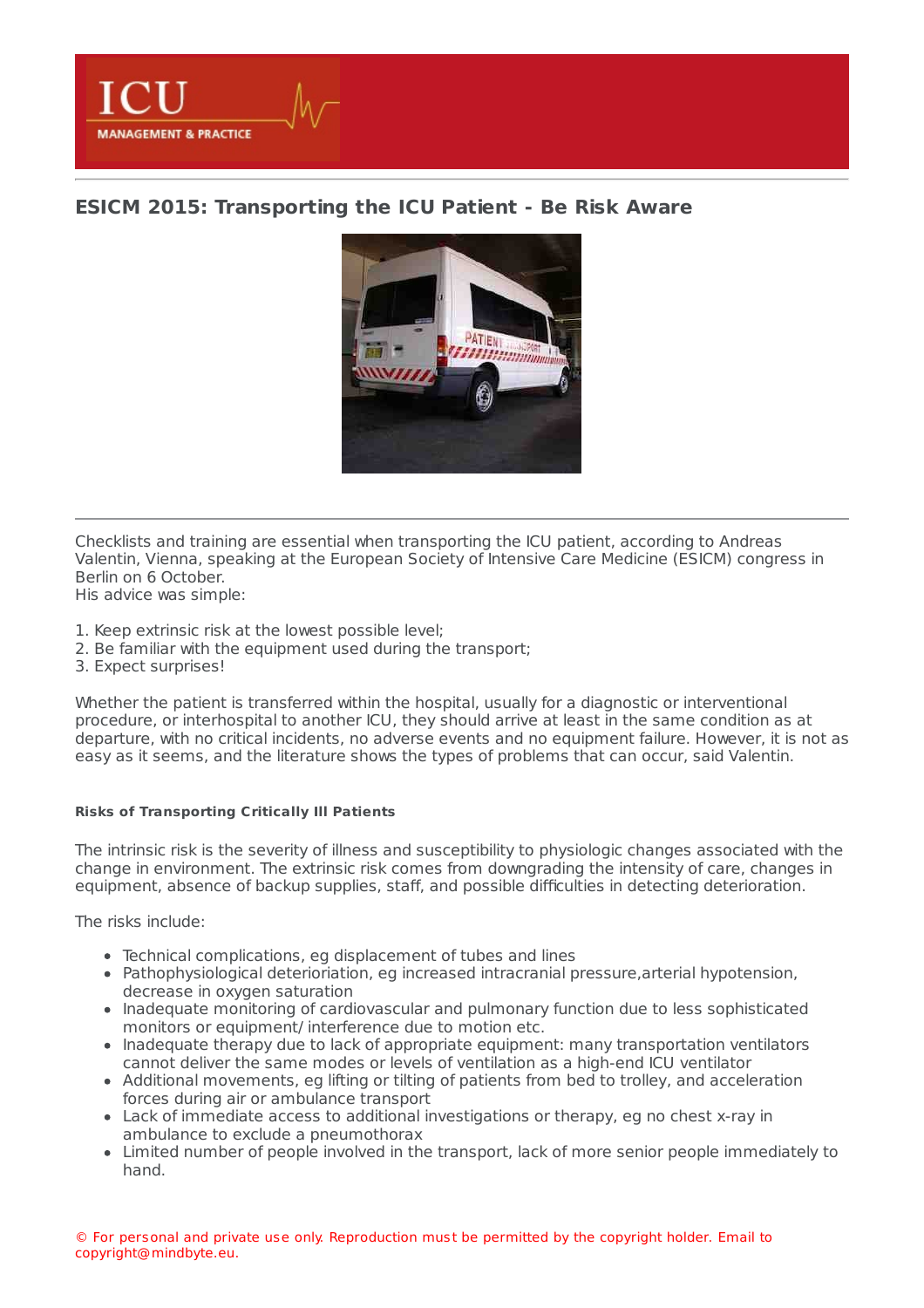A study of critical events during land-based interfacility transport by Singh (2014) found that critical events were associated with mechanical ventilation, haemodynamic instability and transport duration. [Parmentier-Decrug](http://www.ncbi.nlm.nih.gov/pubmed/23587445) and collegues in a 2013 study looked at adverse events in 262 mechanically ventilated ICU patients requiring transport for CT; 45% of adverse events occurred during transport, and 32.8% were equipment-related. A study of intrahospital transport by a specialised team Kue et al. [2011](http://www.ncbi.nlm.nih.gov/pubmed/21362719)) found clinically significant adverse events in 1.7% of transports, excluding technical problems. Top of the list of events was hypoxia > 5 minutes and hypotension. Droogh and colleagues explored [inter-hospital](http://www.ncbi.nlm.nih.gov/pmc/articles/PMC3396270/) transport of critically ill patients in a 2012 study that found 55 technical problems in 353 interhospital transports in a mobile ICU. Beckman studied incidents related to [intra-hospital](http://www.ncbi.nlm.nih.gov/pubmed/14991102) transfer (2004). Reasons for incidents included poor communication, inadequate monitoring, incorrect set up of equipment, artificial airway malpositioning and incorrect positioning of patients. 39% were due to equipment problems, including battery/power supply. Another issue is the need to be familiar with the ventilator interface. In a simulation study by Templier and colleagues of 20 [emergency](http://www.rcjournal.com/contents/12.07/12.07.1701.pdf) physicians with no prior experience with the tested ventilators there was a markedly different error rate between the two machines. In addition, decision making on transport can vary between intensivists. Van Lieshout in a study of 78 heads of Dutch ICUs, provided with 16 case vignettes found great variation in deciding on [interhospital](http://www.ncbi.nlm.nih.gov/pmc/articles/PMC2480595/) transfer.

The accompanying intensivist needs to think in a structured way about what to do if oxygen saturation decreases. Other equipment problems to consider are displacement of sensors, bad signals, deterioration of perfusion, airway obstruction, pneumothorax, problems with hoses and valves, the ventilator and gas supply. Syringe pumps can develop problems as the result of a vertical displacement manoeuvre. They can get an infusion bolus if raised up, and retrograde aspiration if lowered. This might lead to haemodynamic instability, blood pressure peaks or sudden loss of blood pressure.

## **Training**

Training is available, for example as a module in [Patient-Centred](http://pact.esicm.org/index.php?ipTested=1) Acute Training (PACT), ESICM's multidisciplinary distance learning programme for intensive care training. Fanara et al. have published [recommendations](http://www.ccforum.com/content/14/3/R87) for intrahospital transport of critically ill patients. These include checklists for preparing the patients, breathing, circulation, the transport team, transport organisation and clinical stability of the patient.

[Berube](http://www.ncbi.nlm.nih.gov/pubmed/22921453) et al. (2013) analysed the impact of a preventive programme on occurrence of incidents during transport of critically ill patients. Their programme included checklists and testing of patients' status simulating transport - the patient was connected to transport equipment in the ICU and observed for 5-10 minutes and equipment checked. The programme was effective as 103 incidents reduced to 70 following the intervention.

## **Questions to Ask Before Transporting a Critically Ill Patient**

Before transporting a patient, intensivists need to ask:

- What is the aim?
- Will the results have clinical consequences?
- Will the expected benefit outweigh the risks?
- Is the patient stable enough?
- $\bullet$  Is the time right?

Intensivists need to ask if the patient is stable enough with regards to ventilation, circulation, neurology and trauma, and the questions need to be asked in a structured way, advised Valentin.

#### **Equipment**

- Monitor
- Defribillator
- Mechanical ventilator but be aware that in many portable ventilators the airway pressure is dependent on the pressure of the oxygen cylinders
- Oxygen bottles
- Syringe pumps
- Suction equipment

© For personal and private use only. Reproduction must be permitted by the copyright holder. Email to copyright@mindbyte.eu.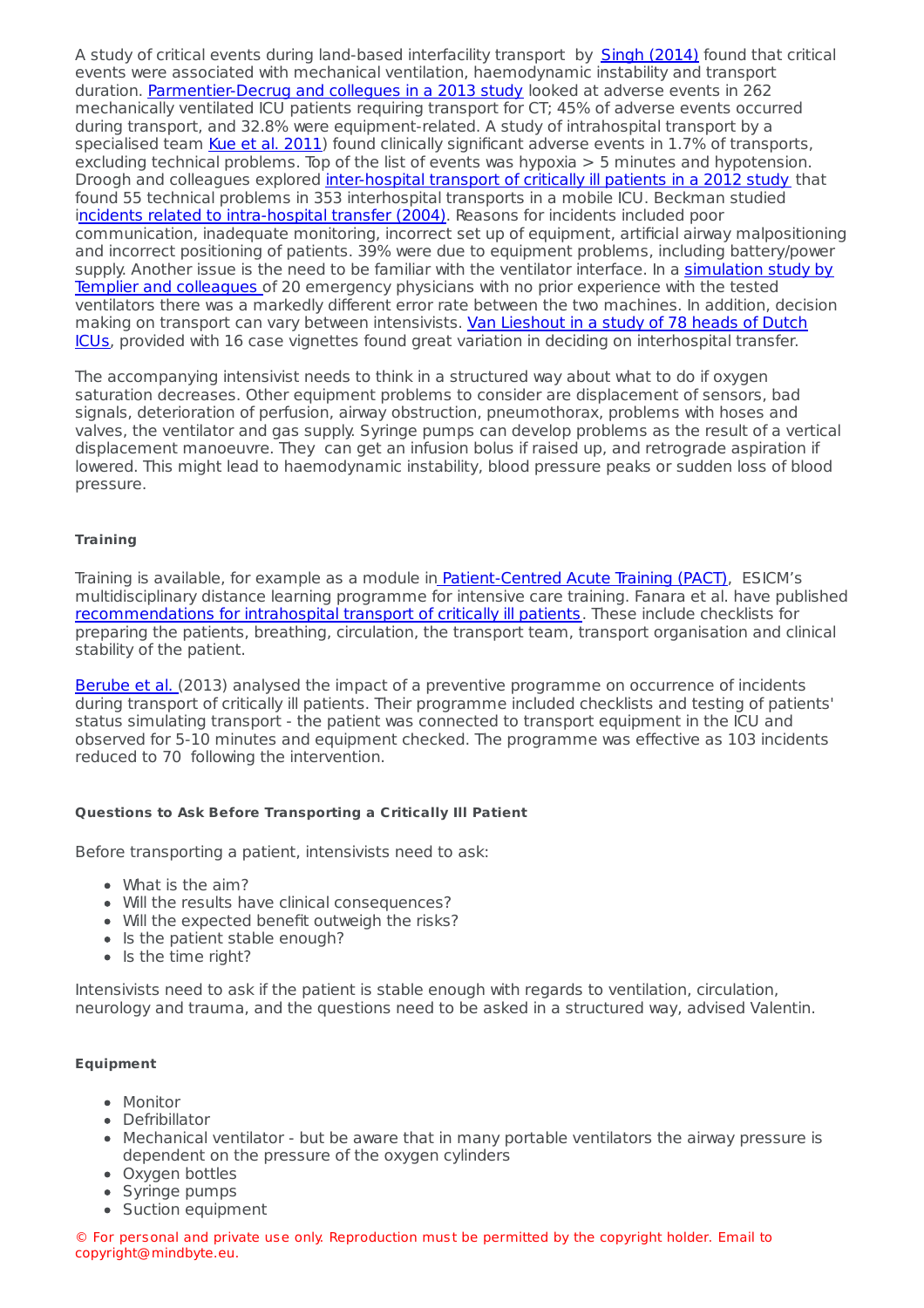Suction equipment Emergency kit (including material to establish an airway)

Monitoring needs to be continuous, visible and audible, said Valentin Ideally equipment used during the transport should have the same interface as in the ICU. There should be unhindered access to the patient, and equipment should be mounted at or below the level of the patient and securely stowed (not on top of the patient). Be aware of the danger of a side crash if the equipment is next to the patient. There should be standardised equipment (compatible leads, transducers, perfusors etc.). Supplementary equipment depends on local circumstances, but might include a ventilation bag and mas, stethoscope, laryngosopce, drugs, IC fluids, IC cannulas, infusion set etc.

## **Staffing**

There should be at least two attending staff, a doctor and a nurse, and a porter for intrashospital transport, and additional staff from outside in interhospital transfers (eg ambulance crew). There could be a dedicated transfer team. Fried, in a 2010 audit of [intrahospital](http://www.ncbi.nlm.nih.gov/pubmed/19995348) transfers in Scotland found that dedicated transport teams had a much lower incidence of unsecured medical equipment. (1% as against 18%).

#### **Route**

This is not necessarily the fastest route. When planning you need to calculate the time a cylinder with pressurised oxygen will last. Ask if the patient is properly secured, and if the ambulance is prepared for the distance to be travelled with battery power and a sufficient number of wall sockets.

### **Arrival and Handover**

- Assessment of patient and environment
- Careful movement of the patient (secure airway)
- Establish new monitoring
- Establish new ventilator
- Complete handover
- Documentation

Post-transport it is a case of ensuring usual care is activated, such as starting enteral nutrition, insulin and in the PDMS logging that the patient is back in the ICU.

#### **Important Steps**

- 1. Decision to transport Is this transport really necessary?
- 2. Transport team education and training

3. Patient optimisation and preparation - establishing and securing the airway, stabilisation on the transport ventilator before transport

- 4. Equipment check
- 5. Route planning

[Brunsveld-Reinders](http://www.ccforum.com/content/19/1/214) et al. (2015) Crit Care 2015 provide examples of checklists for the pre-transport, transport and post-transport stages.

# **Safety Culture**

Developing a safety culture requires evolutional steps, said Valentin. Above all, the ICU staff need to explore the risk before they are in the risk.